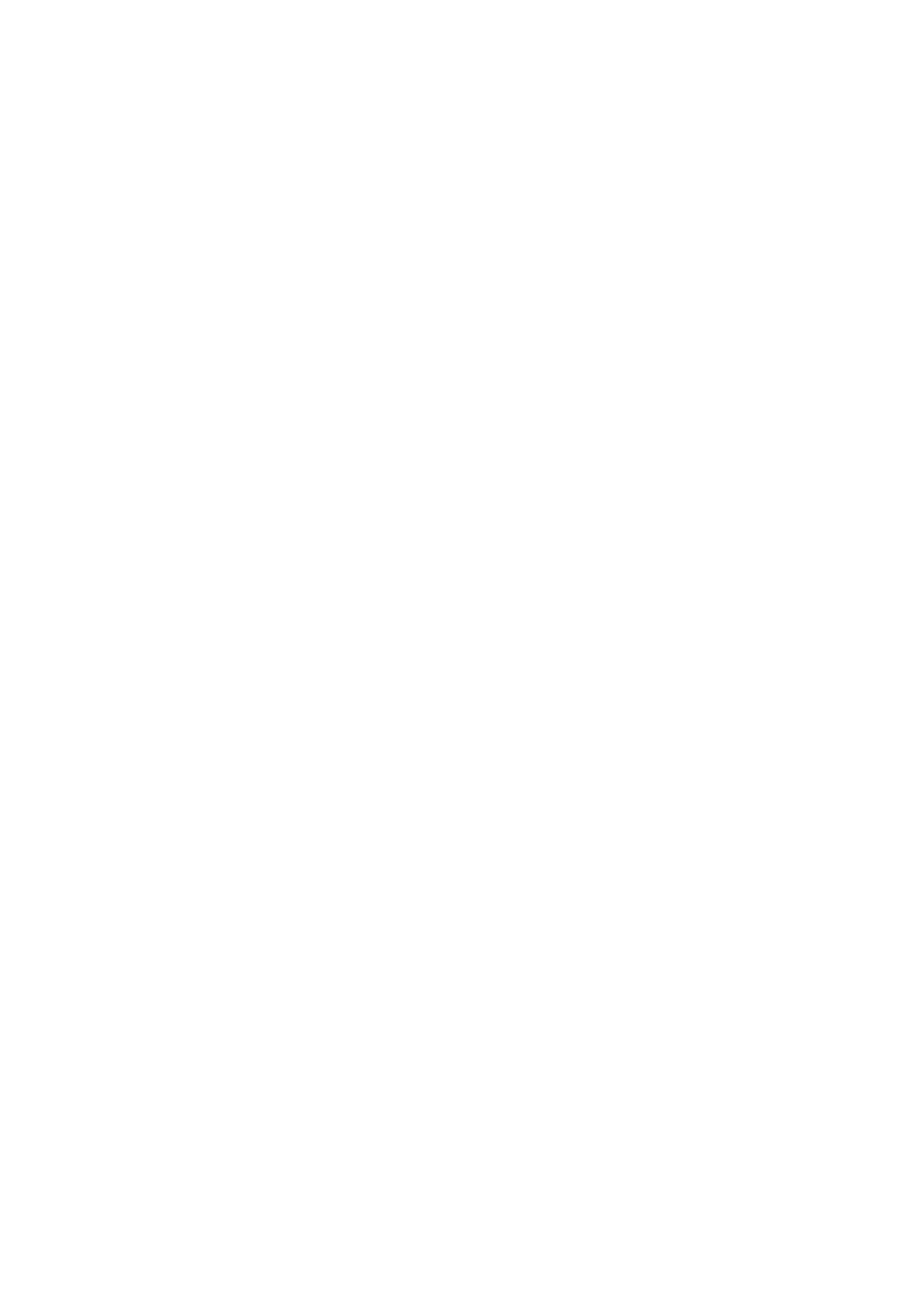

## **DRAFT ADOPTION (AMENDMENT No. 6) (JERSEY) LAW 201-**

#### **European Convention on Human Rights**

In accordance with the provisions of Article 16 of the Human Rights (Jersey) Law 2000 the Deputy Chief Minister has made the following statement –

In the view of the Deputy Chief Minister the provisions of the Draft Adoption (Amendment No. 6) (Jersey) Law 201- are compatible with the Convention Rights.

Signed: **Senator B.I. Le Marquand**

*Deputy Chief Minister*

Dated: 21st June 2013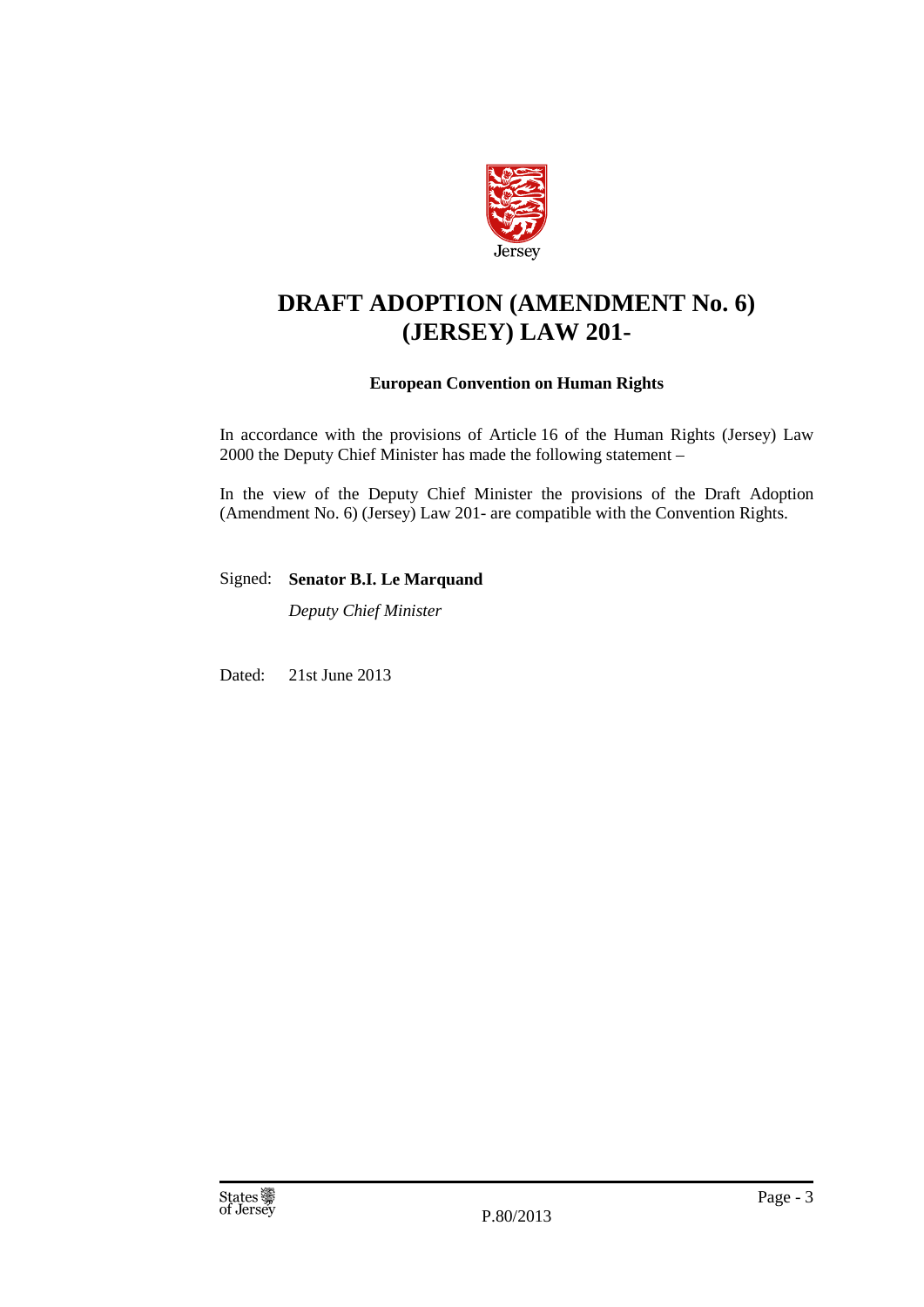#### **REPORT**

This *Projet de Loi* contains an amendment of the Adoption (Jersey) Law 1961. The amendment's purpose is to repeal paragraph (3) of Article 11 of the 1961 Law which prevents a single male from adopting a female child unless the Court determines that there are "special circumstances". The article in questions states –

*"An adoption order shall not be made in respect of a female infant in favour of a sole applicant who is a male unless the Court is satisfied that there are special circumstances which justify as an exceptional measure the making of an adoption order."*

As Article 3 of the 1961 Law imposes a duty on the Royal Court to promote the welfare of the child in reaching any decision relating to the adoption of infants, repealing Article 11(3) will not affect the Court's need to prioritise the child's best interests. The Court will continue to be duty bound, as stated in article 3, to give consideration to –

*"the need to safeguard and promote the welfare of the infant throughout the infant's childhood, and shall, so far as practicable, ascertain the wishes and feelings of the infant regarding the decision and give due consideration to them, having regard to the infant's age and understanding."*

Article 11(3) replicates a similar provision contained in the Adoption of Children (Jersey) Law 1947 which was repealed by the 1961 Law. It would appear the inclusion of this provision in Jersey legislation was motivated by its recurring presence in United Kingdom statutes such as the Adoption Act 1958, the Adoption Act 1950 and the Adoption and Children Act 1926.

However, this provision was removed from the United Kingdom statute books when the enactment of the Children Act 1975 repealed and replaced section 2(3) of the Adoption Act 1958; thereby implementing the recommendation of the Departmental Committee on the Adoption of Children [Cmnd 5107 – 'the Houghton Report'] of 1972. The rationale that underlay the Houghton Report's recommendation was based on the understanding that section 7(b) of the 1958 Act already required the Court to be satisfied that, were an adoption order made, it would be for the welfare of the child. It was, therefore, felt redundant 'to single out this one set of circumstances where adoption will rarely be for the welfare of the child'. As such section 11 of the 1975 Law stated –

- *(1) An adoption order may be made on the application of one person where he has attained the age of 21 years and –*
	- *(a) is not married, or*
	- *(b) is married and the court is satisfied that –*
		- *(i) his spouse cannot be found, or*
		- *(ii) the spouses have separated and are living apart, and the separation is likely to be permanent, or*
		- *(iii) his spouse is by reason of ill-health, whether physical or mental, incapable of making an application for an adoption order.*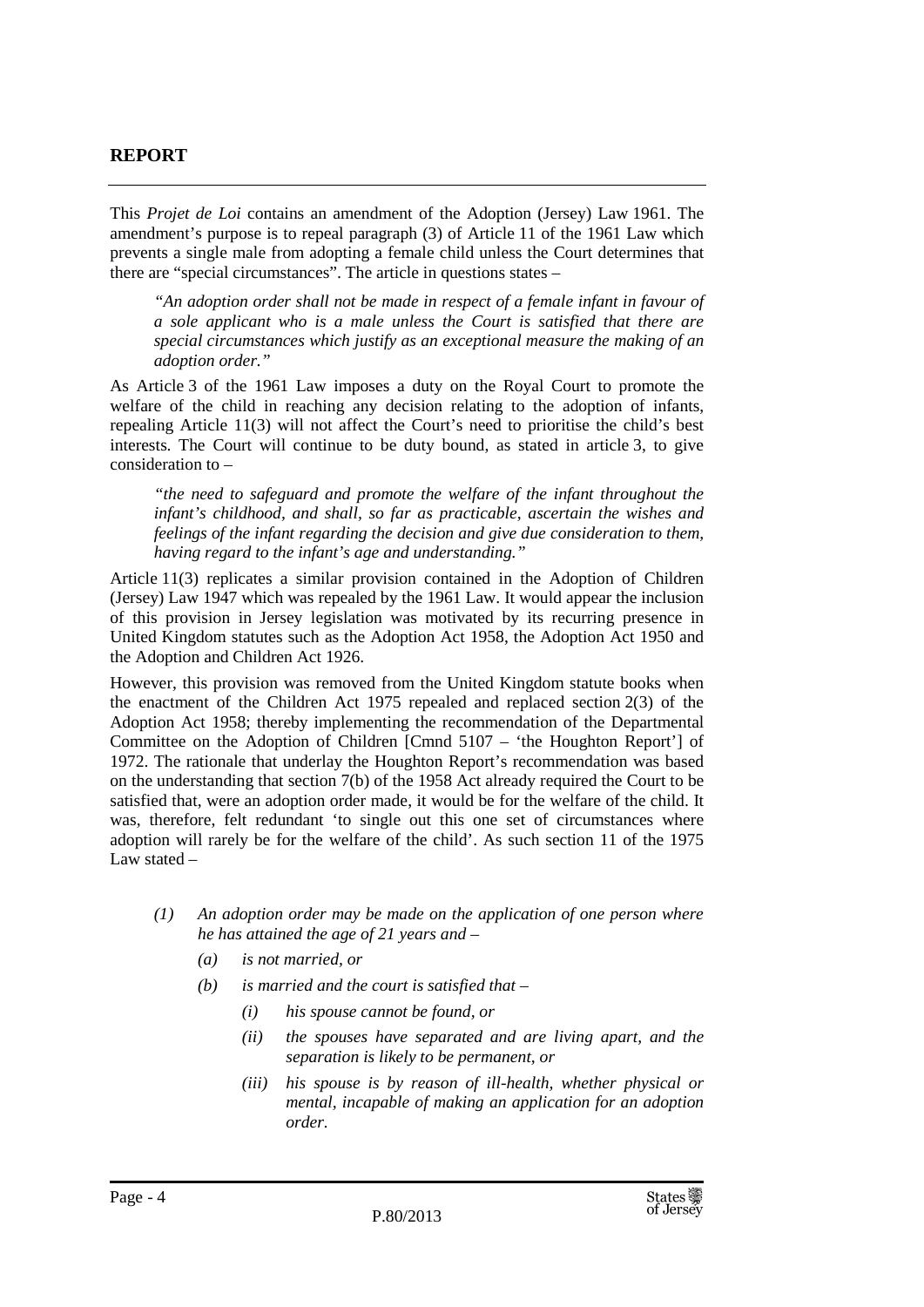- *(2) An adoption order shall not be made on the application of one person unless –*
	- *(a) he is domiciled in a part of the United Kingdom, or in the Channel Islands or the Isle of Man, or*
	- *(b) the application is for a Convention adoption order and section 17 is complied with.*
- *(3) An adoption order shall not be made on the application of the mother or father of the child alone unless the court is satisfied that –*
	- *(a) the other natural parent is dead or cannot be found, or*
	- *(b) there is some other reason justifying the exclusion of the other natural parent,*

*and where such an order is made the reason justifying the exclusion of the other natural parent shall be recorded by the court.* 

In Jersey the Royal Court continues to be referred cases pursuant to article 11(3) of the 1961 Law in order that it may determine whether "special circumstances" exist. Indeed, the Court has delivered judgements on 2 recent occasions, in March 2009 and May 2011, involving applications by the same male applicant. The first case concerned the adoption of a pair of twins, where one of the infants was female, whilst the second concerned the adoption of a single female infant.

In the absence of any clear guidelines determining what amounted to "special circumstances" the Court surmised, in its March 2009 case, that the rationale of article 11(3) may be twofold. Firstly, the Court understood that the provision's inclusion may have been motivated by the risk that a female child might be abused sexually or otherwise by a sole male applicant. Secondly, the emotional needs of a female child, particularly during and after puberty, may not be so easily addressed by a sole male parent. The Court felt the wording and rationale of the provision clearly indicated a pre-disposition on the part of the legislature of the time that an adoption order in respect of a female should not generally be made in favour of a sole male applicant. Although the rationale supporting this thinking was no longer considered well founded, the facts of the 2 cases were nevertheless considered in accordance with it. The Court judged that in both cases special circumstances were present which justified the making of an adoption order. The level of care and insight which the applicant brought to the task of parenting proved to be exceptional and the applicant provided an unprecedented level of stability to the children's lives along with his longterm male partner.

It is worth noting that since these 2 cases the 1961 Law has been amended to take account of the Civil Partnerships (Jersey) Law 2012 which has accorded civil partners the same rights as married couples when adopting. Nevertheless, as occurred in 2009 and 2011, homosexual male partners who are not in a civil partnership continue to be prevented from making a joint application to adopt female children. Consequently, in its written judgements to both cases, the Court expressed the hope that the legislature might consider whether article 11(3) of the 1961 Law ought not to be repealed.

This call was prompted in the first instance by the Court's understanding that the provision is based on an outdated rationale which essentially holds that men pose a *de facto* risk to female infants. Furthermore, it assumes that fathers are unable to meet the emotional needs of a female infant whereas, presumably, a mother is capable of meeting those of a male infant; insofar that nothing prevents women from adopting a male child. As demonstrated by the facts of the 2 cases, this fallacious reasoning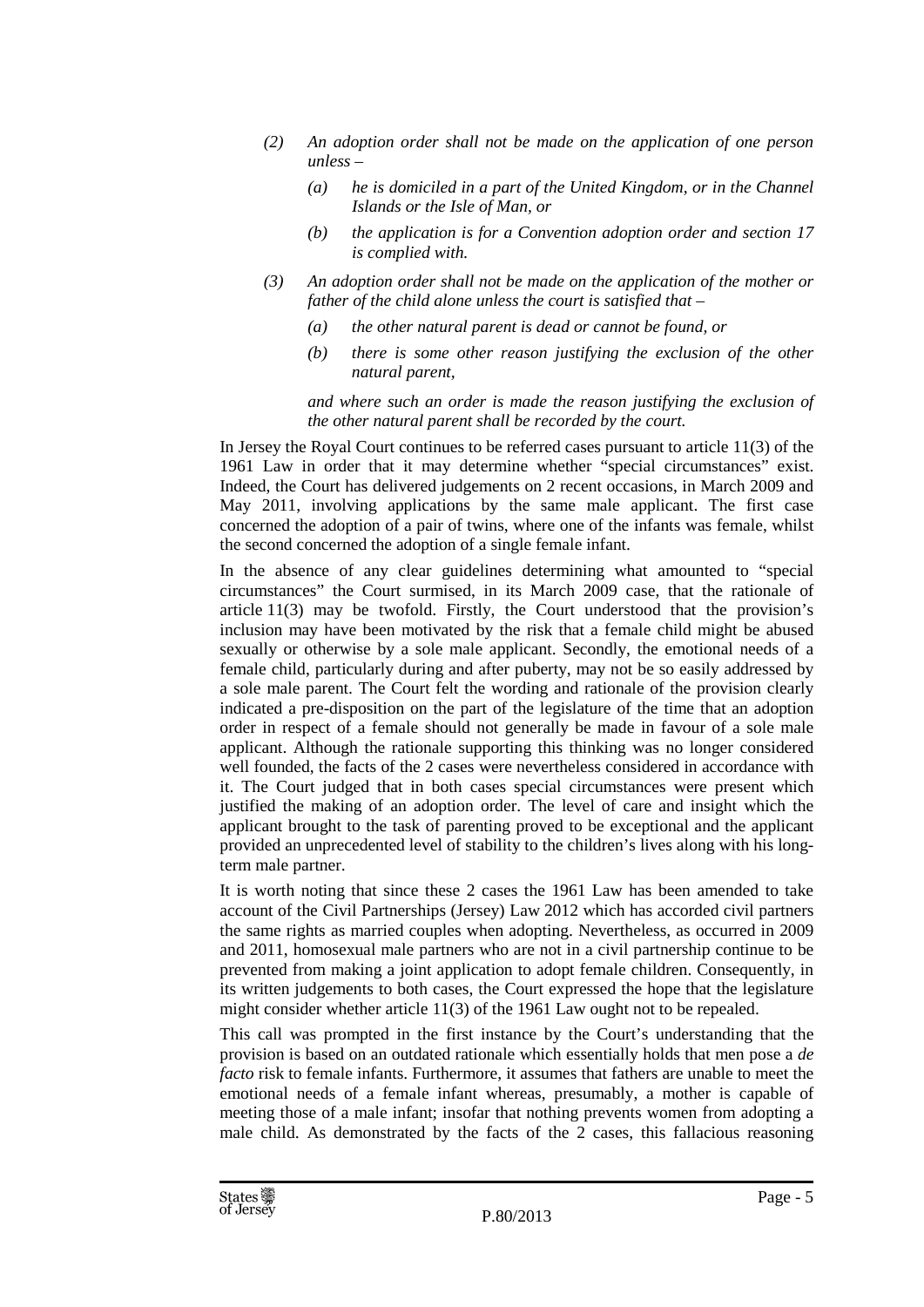excludes potential joint adoptive male parents who are partners in same-sex life partnerships and who would otherwise meet the criteria set out in the 1961 Law; article 3, as aforementioned, already requires the Court to promote the welfare of the child. Certainly this defeats the very essence and social purpose of adoption. As such by failing to accord paramountcy to the best interests of the child article 11(3) may deprive children of the possibility of a loving and stable family life.

#### **Financial and manpower implications**

There are no financial or resource implications for the States arising from the adoption of this draft Law.

#### **Human Rights**

The notes on the human rights aspects of the draft Law in the **Appendix** have been prepared by the Law Officers' Department and are included for the information of States Members. They are not, and should not be taken as, legal advice.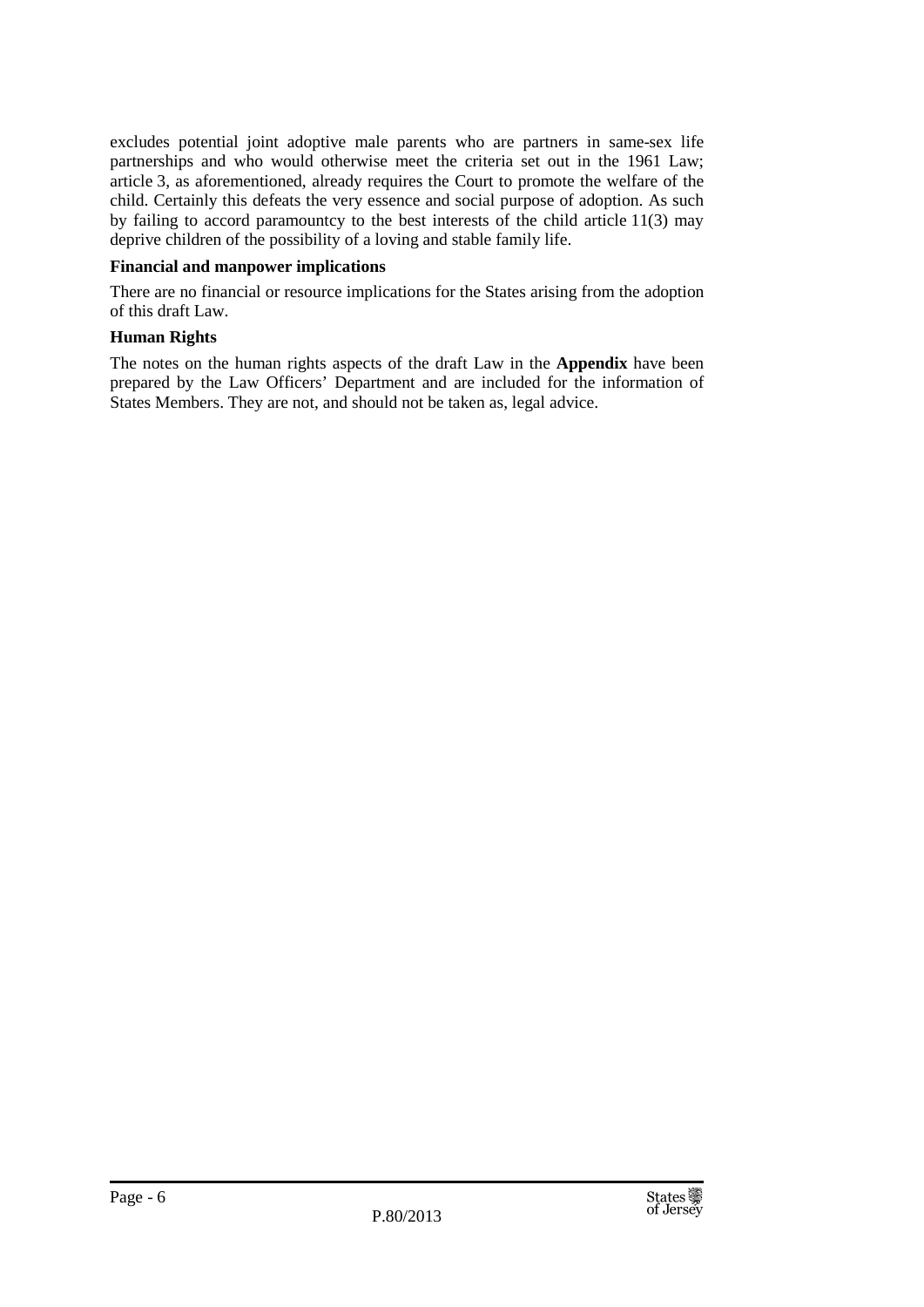#### **APPENDIX TO REPORT**

#### **Human Rights Note on the Draft Adoption (Amendment No. 6) (Jersey) Law 201-**

1. This note has been prepared in respect of the Draft Adoption (Amendment No. 6) (Jersey) Law 201- by the Law Officers' Department. It summarises the principal human rights issues arising from the contents of the draft Law and explains why, in the Law Officers' opinion, the draft Law is compatible with the European Convention on Human Rights ("ECHR").

#### **These notes are included for the information of States Members. They are not, and should not be taken as, legal advice.**

- 2. Article 11(3) of the Adoption (Jersey) Law 1961 ("the Adoption Law") prevents an adoption order in respect of a female child being made in favour of a sole male applicant "*unless the Court is satisfied that there are special circumstances which justify as an exceptional measure the making of [the] order.*"
- 3. The draft Law repeals Article 11(3).
- 4. Article 3 of the Adoption Law imposes a duty on the Royal Court to promote the welfare of the child. In reaching any decision relating to the adoption of children, the Court must have regard to all the circumstances, first consideration being given to the need to safeguard and promote the welfare of the child throughout its childhood, and must, so far as practicable, ascertain the wishes and feelings of the child regarding the decision and give due consideration to them, having regard to the child's age and understanding.
- 5. It is not the repeal, but the continued existence, of Article 11(3) of the Adoption Law that might give rise to difficulty in terms of the European Convention on Human Rights ("ECHR") if it were not to be repealed. ECHR article 8 provides that everyone has the right to respect for his or her private and family life, home and correspondence. ECHR article 14 provides that the enjoyment of the rights and freedoms set forth in the Convention shall be secured without discrimination on any ground such as sex, race, colour, language, religion, political or other opinion, national or social origin, association with a national minority, property, birth or other status.
- 6. It was held by the European Court of Human Rights in E.B. v FRANCE [\[2008\] ECtHR \[GC\] \(No. 43546/02\) \(22 January 2008\)](http://www.bailii.org/eu/cases/ECHR/2008/55.html) that prospective adopters have rights under the private life limb of ECHR article 8 to a proper and non-discriminatory decision-making process as to their suitability to adopt.
- 7. It is at least arguable that Article 11(3) of the Adoption Law compromises such rights. Of course its repeal removes any doubt there may be in this respect.
- 8. The same provision in the legislation of England and Wales was repealed in 1975 in response to a recommendation in the Houghton Report which noted that the courts in that country were already required to be satisfied in every case that the adoption order, if made, would be for the welfare of the child and saw "no reason to single out this one set of circumstances".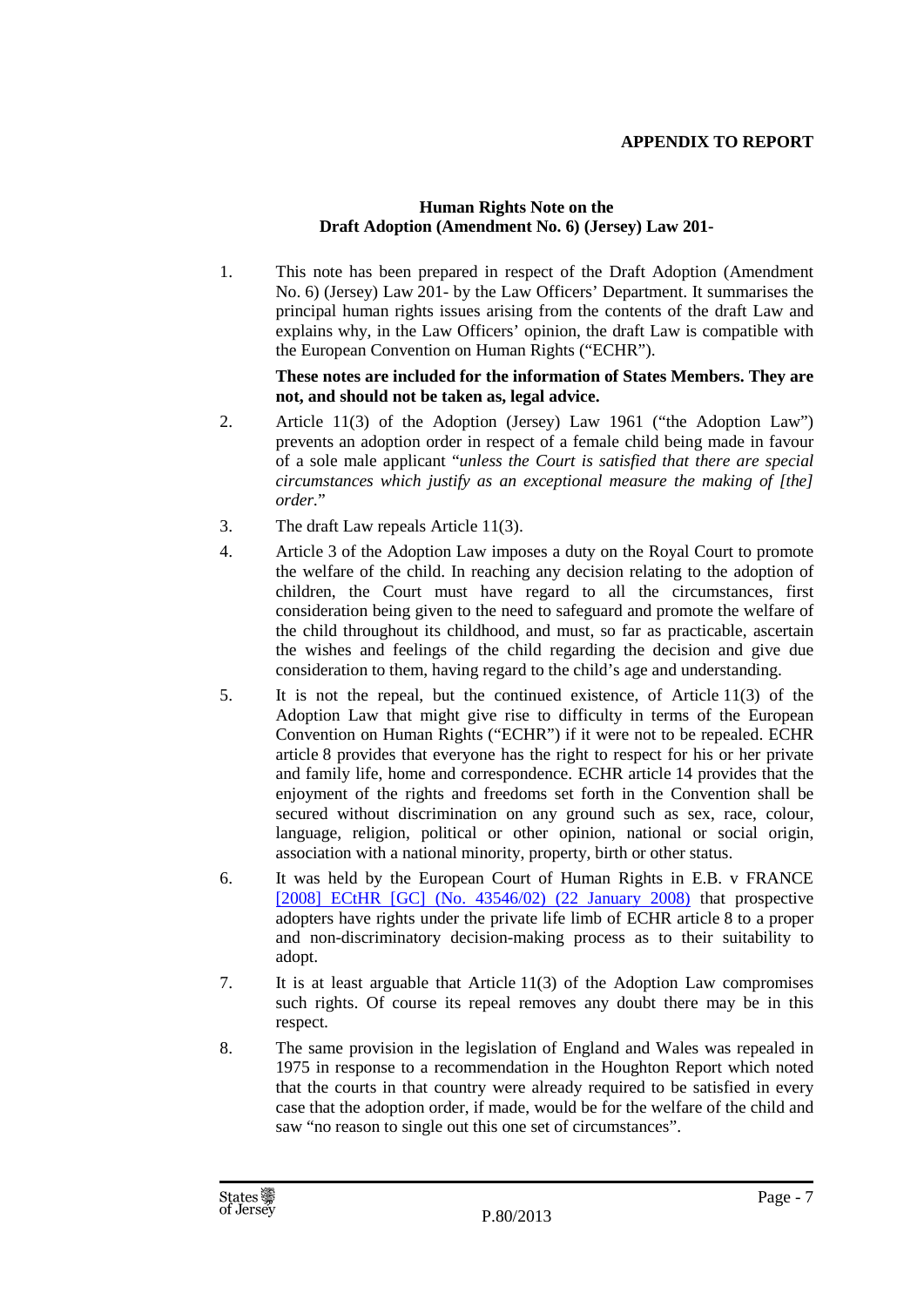#### **Explanatory Note**

*Article 1* repeals paragraph (3) of Article 11 of the Adoption (Jersey) Law 1961. Article 11 restricts the persons in whose favour an adoption order may be made. The rules may be summarised as follows –

- A child may be adopted by its mother or father. The adoption may be by the mother or father alone, or by that person jointly with his or her spouse or civil partner. There is no requirement for the mother or father or, if relevant, his or her spouse or civil partner, to have attained a particular age at the time of the adoption.
- A child may be adopted by a relative (defined in Article 1 of the 1961 Law). The relative must, at the time of the adoption, have attained the age of 20. The adoption may be by the relative alone, or by that person jointly with his or her spouse or civil partner. In that case, the spouse or civil partner must also have attained the age of 20.
- A child may be adopted by any person. The person must, at the time of adoption, have attained the age of 25. The adoption may be by the person alone, or by the person jointly with his or her spouse or civil partner. In that case, the spouse or civil partner must have attained the age of 20.

Currently, paragraph (3) of Article 11 imposes a further restriction when an adoption order is to be made for the adoption of a female child by a sole, male applicant. In such a case, the Royal Court must be satisfied that there are special circumstances which justify the making of the adoption order as an exceptional measure.

Article 11 of the Adoption (Jersey) Law 1961 is set out below, with the provision to be repealed in italics.

#### **"11 Age and sex of applicant**

- (1) Subject to paragraph (2), an adoption order shall not be made in respect of an infant unless the applicant –
	- (a) is the mother or father of the infant; or
	- (b) is a relative of the infant, and has attained the age of 20 years; or
	- (c) has attained the age of 25 years.
- (2) An adoption order may be made in respect of an infant on the joint application of 2 spouses or both partners of a civil partnership –
	- (a) if either of the applicants is the mother or father of the infant; or
	- (b) if the condition set out in paragraph  $(1)(b)$  or  $(c)$  is satisfied in the case of one of the applicants, and the other of them has attained the age of 20 years.
- *(3) An adoption order shall not be made in respect of a female infant in favour of a sole applicant who is a male, unless the Court is satisfied that there are special circumstances which justify as an exceptional measure the making of an adoption order.".*

*Article 2* provides for the citation of this Law and its commencement 7 days after it is registered in the Royal Court.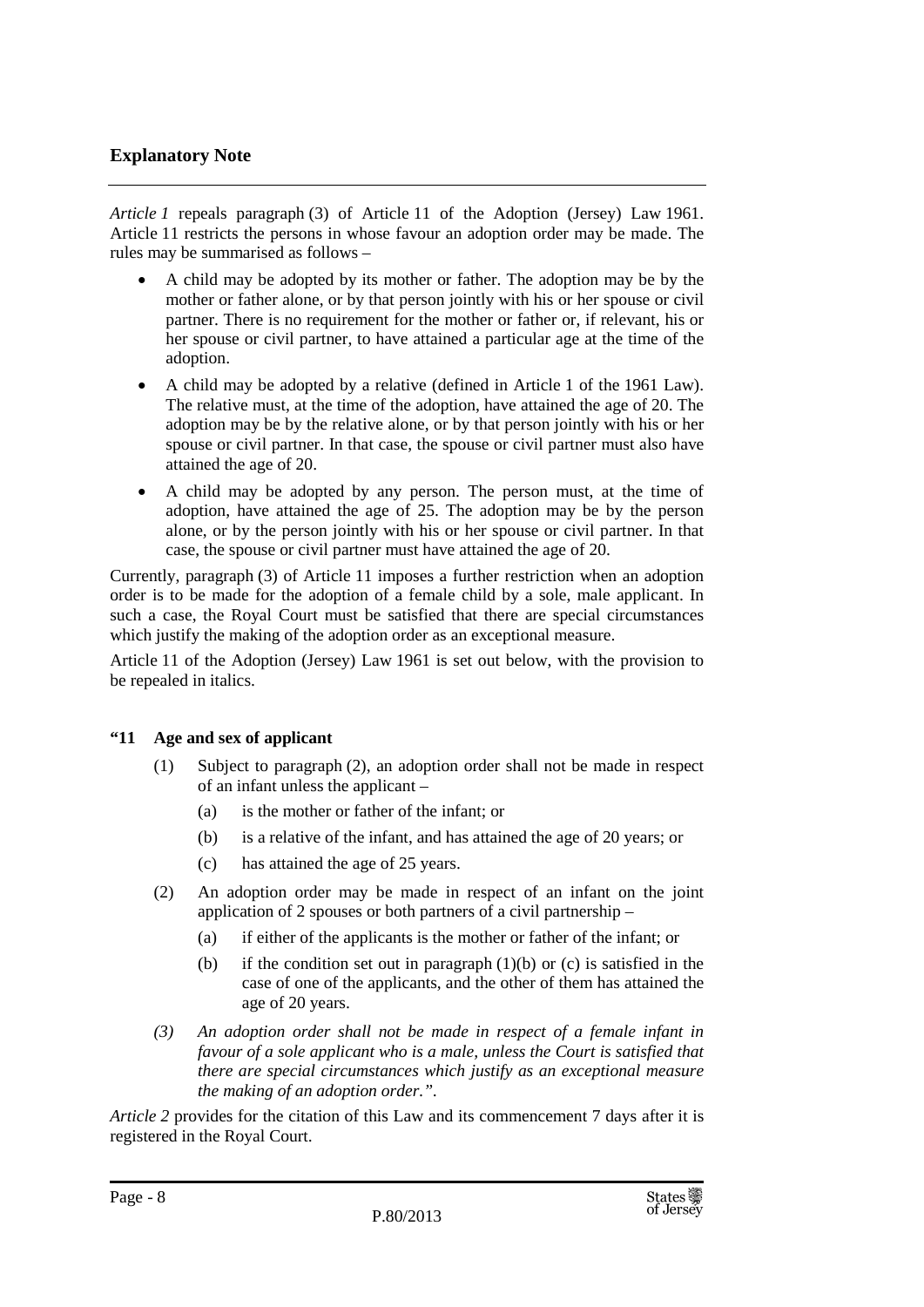

### **DRAFT ADOPTION (AMENDMENT No. 6) (JERSEY) LAW 201-**

**A LAW** to amend further the Adoption (Jersey) Law 1961

*Adopted by the States [date to be inserted] Sanctioned by Order of Her Majesty in Council [date to be inserted] Registered by the Royal Court [date to be inserted]*

**THE STATES**, subject to the sanction of Her Most Excellent Majesty in Council, have adopted the following Law –

#### **1 Article 11(3) of Adoption (Jersey) Law 1961 repealed**

Article  $11(3)$  $11(3)$  of the Adoption (Jersey) Law  $1961<sup>1</sup>$  is repealed.

#### **2 Citation and commencement**

This Law may be cited as the Adoption (Amendment No. 6) (Jersey) Law 201 and shall come into force 7 days after it is registered.